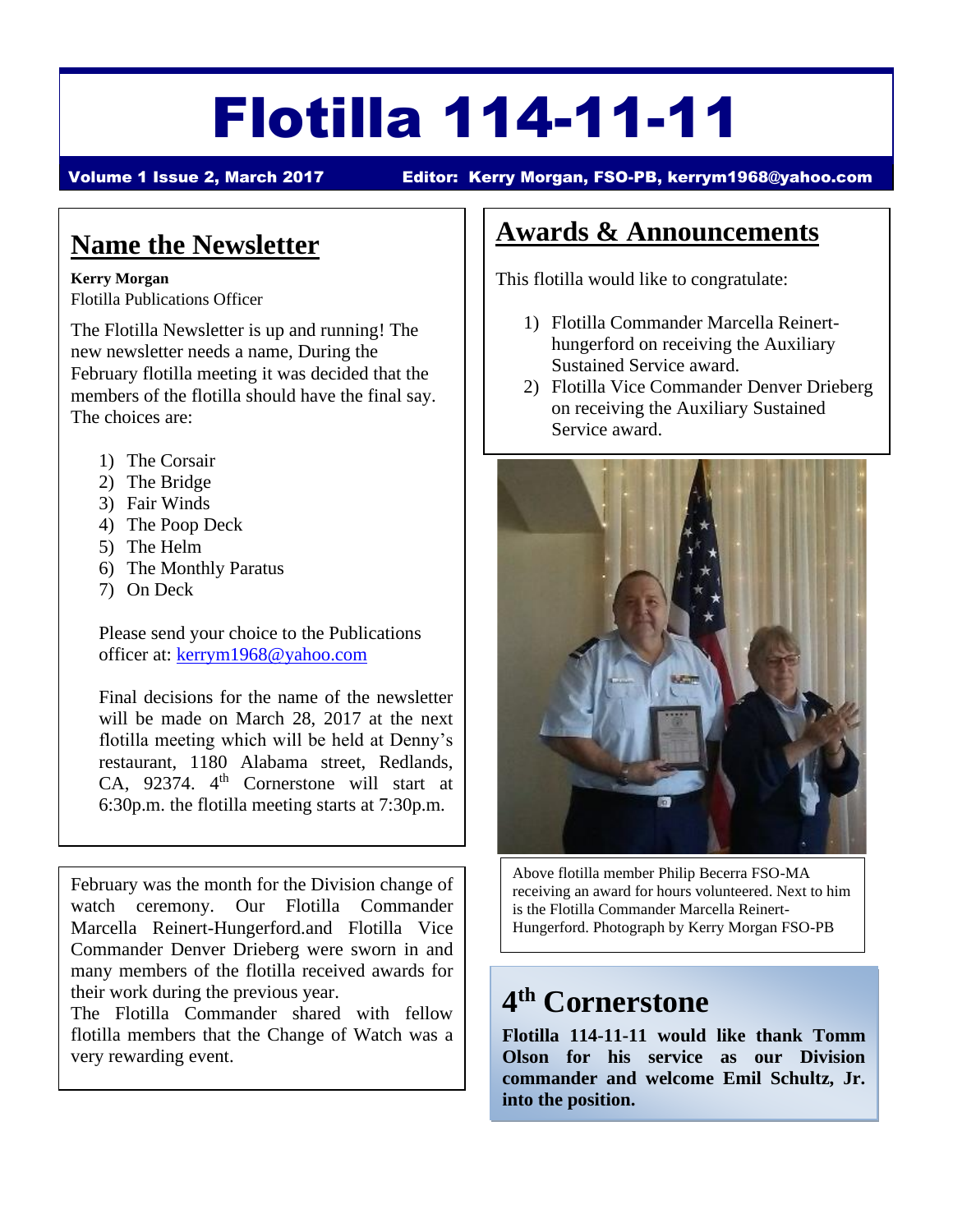#### **Summer on the Lake**

The Coast Guard has a long tradition of saving lives on the water but there are many other ways you can serve. For those who want to be a part of the team this summer but do not want to be on the boats there is the ground crew. We need people to man the radios, give out leaflets and be dock walkers.

If you feel you need a little time and training that's OK, you can show your support just by showing up and bringing a smile. As always we will be patrolling Lake Silverwood and Lake Perris this summer, we look forward to seeing you all there.

#### **Mandated Member Training**

Denver Drieberg the Flotilla Vice Commander would like to remind all members of the flotilla that it is important for all members to complete their mandatory training. Failure to complete training will bar you from all C schools.



Above is FSO-MA Philip Becerra manning the radio and handing out information at Lake Silverwood (Summer 2016). Photograph by Kerry Morgan FSO-PB

## **Communications Training**

In preparation for the coming year the district communications officer will be running four Auxiliary Telecommunications Operator (TCO) courses. These courses will be held on April 22, April 29, May 6 and May 13, at the Corona Odd fellows Lodge. Classes start at 9a.m.